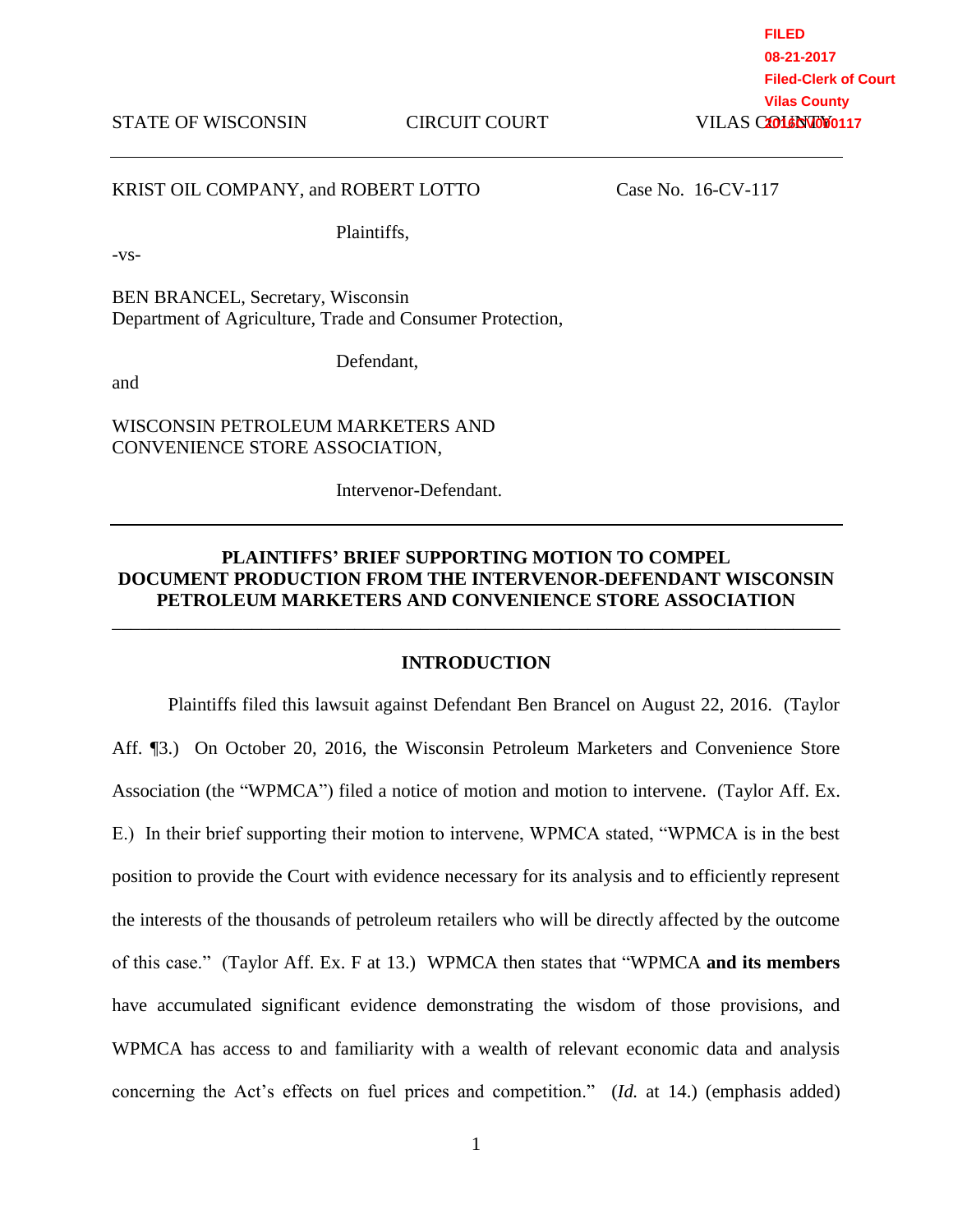WPMCA then lists nine types of evidence that WPMCA and its members "could marshal and clearly present" in order to support their argument for the rationality of the legislative scheme at issue in this case. (*Id.* at 14-15.) Based upon those representations, neither the Defendant nor the Plaintiffs opposed WPMCA's motion, and on April 6, 2017, the Court granted the motion. (Taylor Aff. Ex. G.)

In a timely and properly served discovery request dated April 28, 2017, Plaintiffs made a document request to WPMCA for "Documents sufficient to identify the members of WPMCA." (Taylor Aff. ¶4; Taylor Aff. Ex. A.) WPMCA has refused to provide the information without a protective order. WPMCA states that "the requested information is proprietary, confidential, and subject to misuse." (*Id.*) WPMCA has set forth no explanation why their membership list is any of those things and has instead argued that the list is protected by their members' First Amendment right to association. (Taylor Aff. Ex. D (Jeffrey Simmons email dated August 11, 2017).) The single issue involved in this motion is whether, under the circumstances, the WPMCA's members' right to associate can legitimately be used to shield their identity during these court proceedings.

In their response to Plaintiffs' April 28, 2017 discovery request, WPMCA stated that they did not object to providing a list of their regular and associate members, "so long as the information is used for the purposes of this litigation – and nothing more." (Taylor Aff.  $\mathbb{S}$ ; Taylor Aff. Ex. B.) WPMCA then requested that Plaintiffs agree to three provisions, including "Plaintiffs' representations that "(1) they will not disclose that information to anyone other than their lawyers and expert witnesses in this litigation; (2) it will not be used for any purpose other than this litigation; and (3) if the list or its contents must be disclosed to any court in this litigation, then that disclosure will be made under seal." (*Id.*)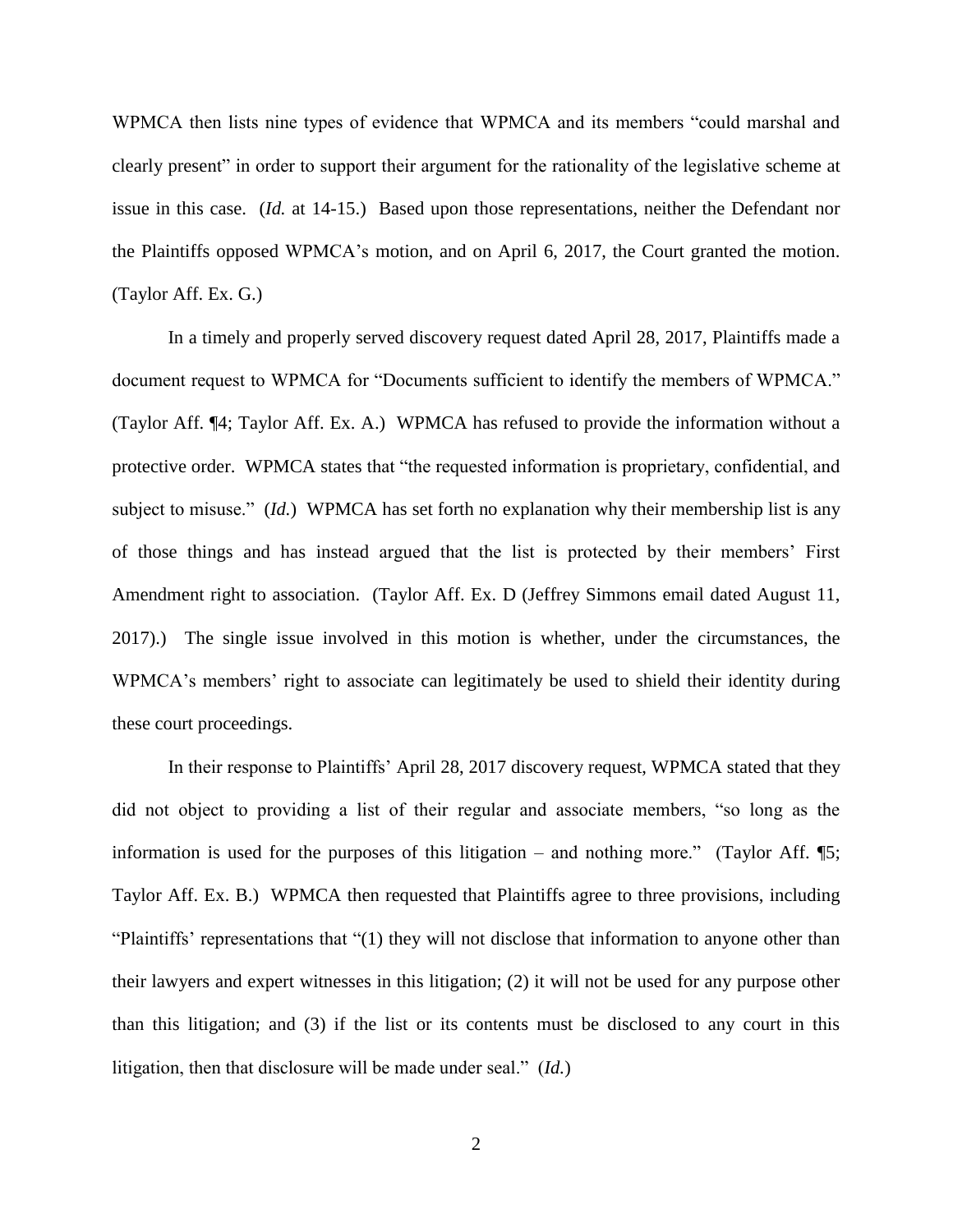On June 16, 2017, Plaintiffs responded to WPMCA stating they would agree to the first provision "provided the disclosure is permitted to all Plaintiffs' witnesses, not just expert witnesses." (Taylor Aff. [6.] The Plaintiffs further stated that they would also agree to the second provision – that the information be used solely for purposes of this lawsuit. (*Id.*) But the Plaintiffs do not agree to the third provision, noting, "Court proceedings are presumed to be open and WPMCA's membership list does not represent any proprietary, sensitive, or otherwise privileged information. Furthermore, WPMCA sought to intervene in this case and should not be permitted to shield their membership from identification during the court proceedings." (*Id.*)

Since that time Plaintiffs and WPMCA have exchanged a series of emails in an attempt to reach agreement but have been unsuccessful in doing so. (Taylor Aff. ¶ 7, 9.) Plaintiffs then filed this motion on August 21, 2017.

#### **I. Court Proceedings are Presumed to be Open**

In Wisconsin state courts, as in all state and federal courts in the United States, court proceedings are presumed to be open to the public. *See Craig v. Harney*, 331 U.S. 367, 374 (1947) ("A trial is a public event. What transpires in the court room is public property."); *State v. Paulick*, 210 Wis.2d 500 (1997) ("Court proceedings are generally open to the public unless otherwise provided by law."); *State ex rel. La Crosse Tribune v. Circuit Court for Lacrosse County*, 115 Wis.2d 220 (1983) (there is presumption that courtrooms are open and "reasons for such closing must be substantial"). *See also* Wis. Stat. 757.14 ("Sittings of every court shall be public and every citizen may freely attend the same.").

This principle was illustrated by the Wisconsin Supreme Court in *State ex rel. Newspapers, Inc. v. Circuit Court for Milwaukee County*, 124 Wis.2d 499 (1985), involving whether judicial proceedings involving an alleged sexual assault by two Green Bay Packers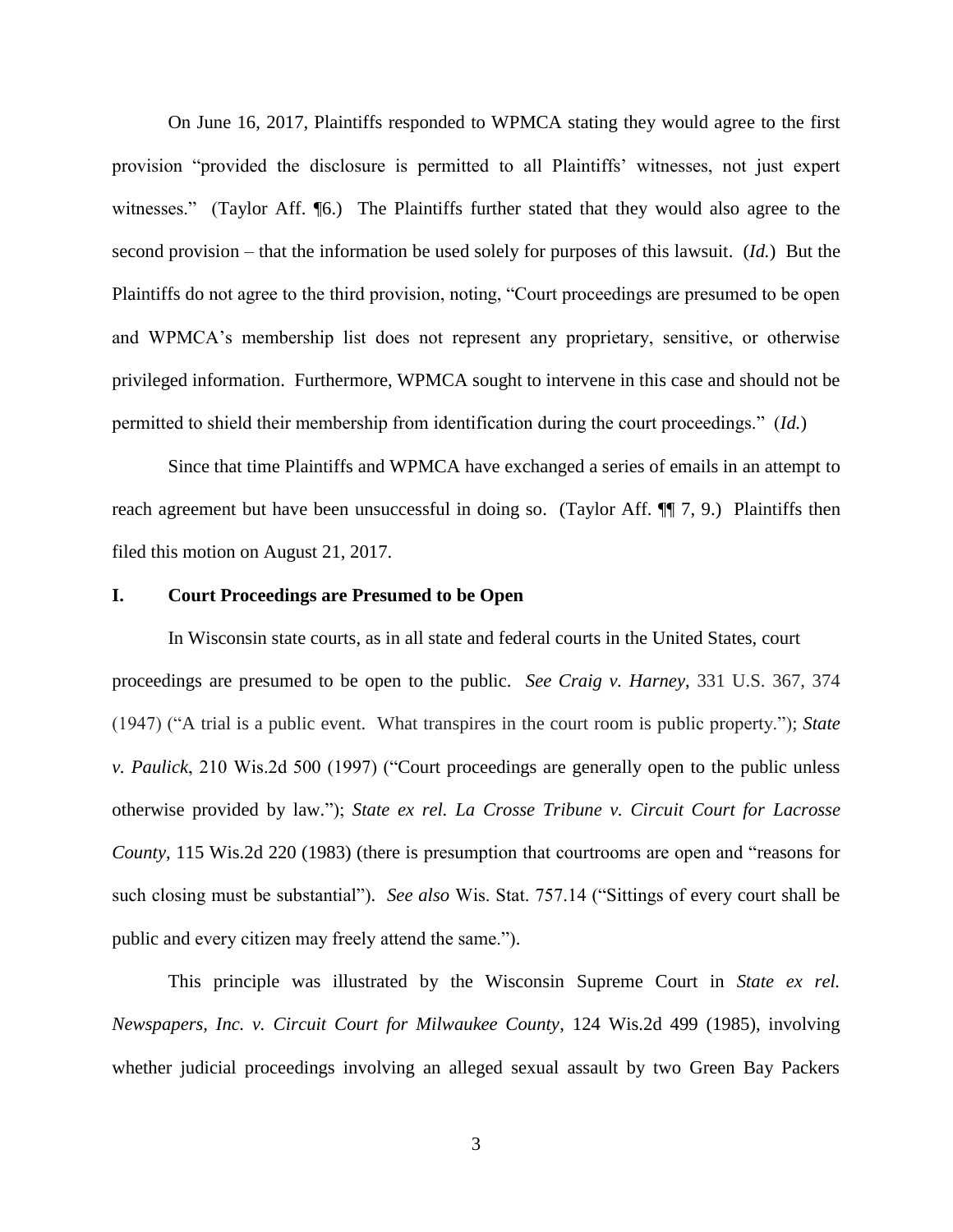players could be closed to the public. After concluding that Sec. 968.02(3) hearings were presumptively open to the public like other court proceedings, the court overruled the circuit court's decision to close the proceedings. The circuit court judge offered five different reasons for closing the proceedings, including that "revelation of the details of the incident to the public would cause defendants unnecessary agony or suffering." *Id*. at 504 (internal quotations omitted). The Wisconsin Supreme Court overruled the circuit court judge on each of the five rationales, noting that "none is sufficiently supported by the record in this case to provide a basis for her discretionary action." *Id*. at 509. In other words, shielding all or part of a judicial proceeding from the public view must be based on a conclusion "reached on specific facts of record or which are reasonably derived by inference from the record." *Id*. at 508. Holding that "[t]here were insufficient facts of record to justify [the] judge's decision," the court ruled the closure an abuse of the judge's discretion and overruled her. *Id.* at 513. *See also Lassa v. Rongstad*, 294 Wis.2d 187, 718 N.W.2d 673, 2006 WI 105 ¶ 64 ("subjective fear of reprisal is insufficient to invoke first amendment protection against a disclosure requirement") (citations omitted).

These principles and the presumption for open court proceedings should adhere even more strongly when applied against a litigant who willfully interjects herself into a case like WPMCA has done here.

## **II. WPMCA Represents Their Members' Interests and Offers Their Members' Evidence in this Litigation**

As stated above, in their pleadings before this court WPMCA repeatedly asserts the interests of their members (Taylor Aff. Ex. F, 13-15) as well as the relevancy of evidence possessed by their members (*Id.* at 14-15). Specifically, WPMCA catalogues nine types of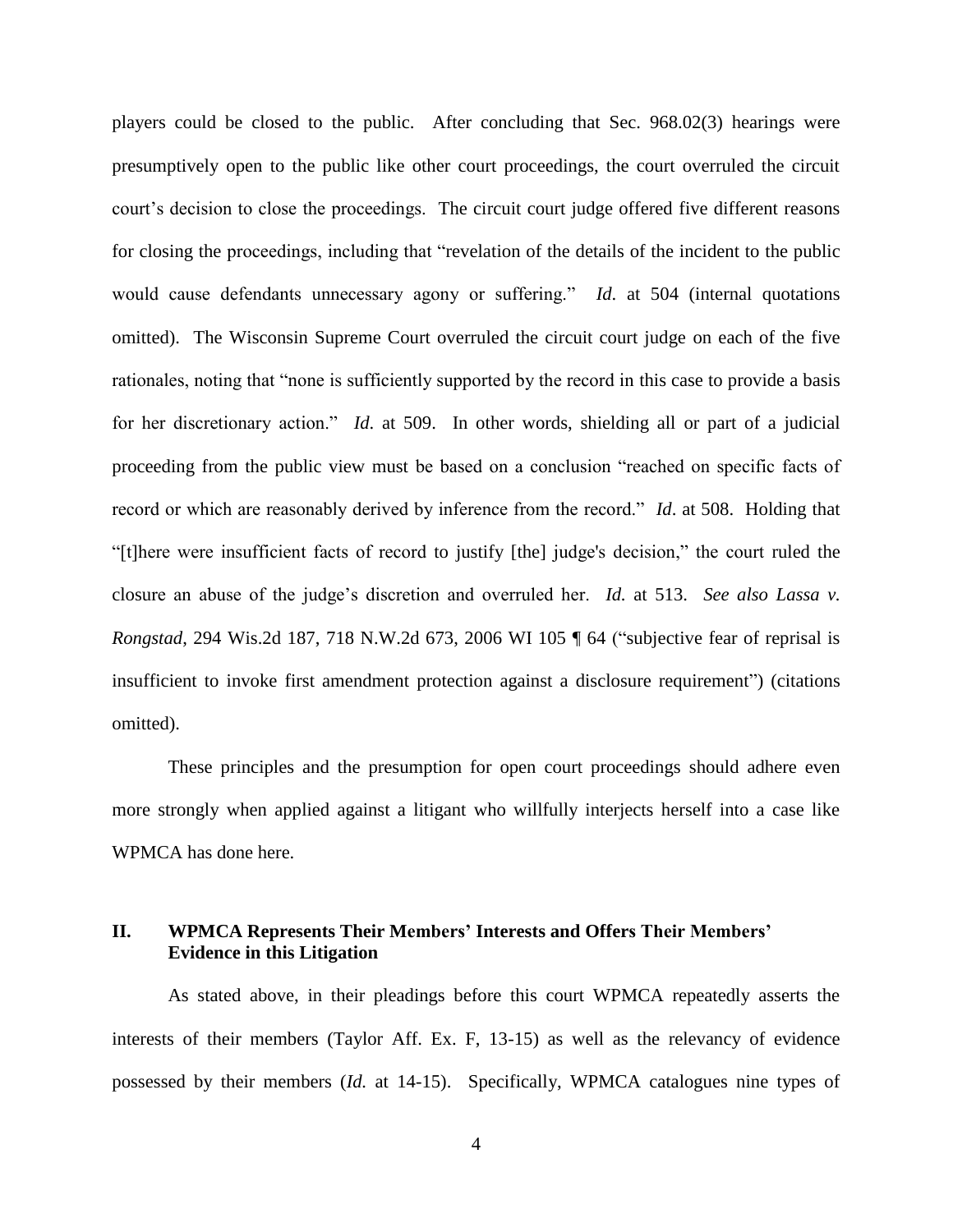evidence that they *and their members* are prepared to offer the court in defense of Wisconsin's Unfair Sales Act. (*Id.*) WPMCA has no interests in this litigation other than the interests of its members.

Based on the Wisconsin provisions governing discovery promulgated by statute, Plaintiffs are specifically entitled to discovery of this information. Wis. Stat. 804.01(2)(a) provides:

Parties may obtain discovery regarding any matter, not privileged, which is relevant to the subject matter involved in the pending action, whether it relates to the claim or defense of the party seeking discovery or to the claim or defense of any other party, including the existence, description, nature, custody, condition and location of any books, documents, or other tangible things *and the identity and location of persons having knowledge of any discoverable matter.* (emphasis added)

WPMCA has stated clearly in their pleadings before this court that its members have knowledge of relevant and discoverable evidence. (Taylor Aff. Ex. F at 14-15.) Under the Wisconsin provisions for discovery, Plaintiffs are entitled to discover the identity of WPMCA's members.

The Plaintiffs are entitled to know the identities of WMPCA's members for additional reasons. Which of its members have filed complaints against Plaintiff Krist Oil in the past under the Unfair Sales Act? This would show bias. Which of the WMPCA members are actual competitors of Plaintiff Krist Oil based upon their geographic location? This would again show bias. Those particular members would also have pricing information that would be relevant to this dispute.

Moreover, without knowing the identity of WPMCA's members, Plaintiffs will be unable to seek discovery from those specific members that Plaintiffs believe are most relevant to this dispute or depose representatives of those members claiming to have knowledge of the Unfair Sales Act, "the wisdom of those provisions," and "familiarity with a wealth of relevant economic data and analysis concerning the Act's effects on fuel prices and competition." (Taylor Aff. Ex.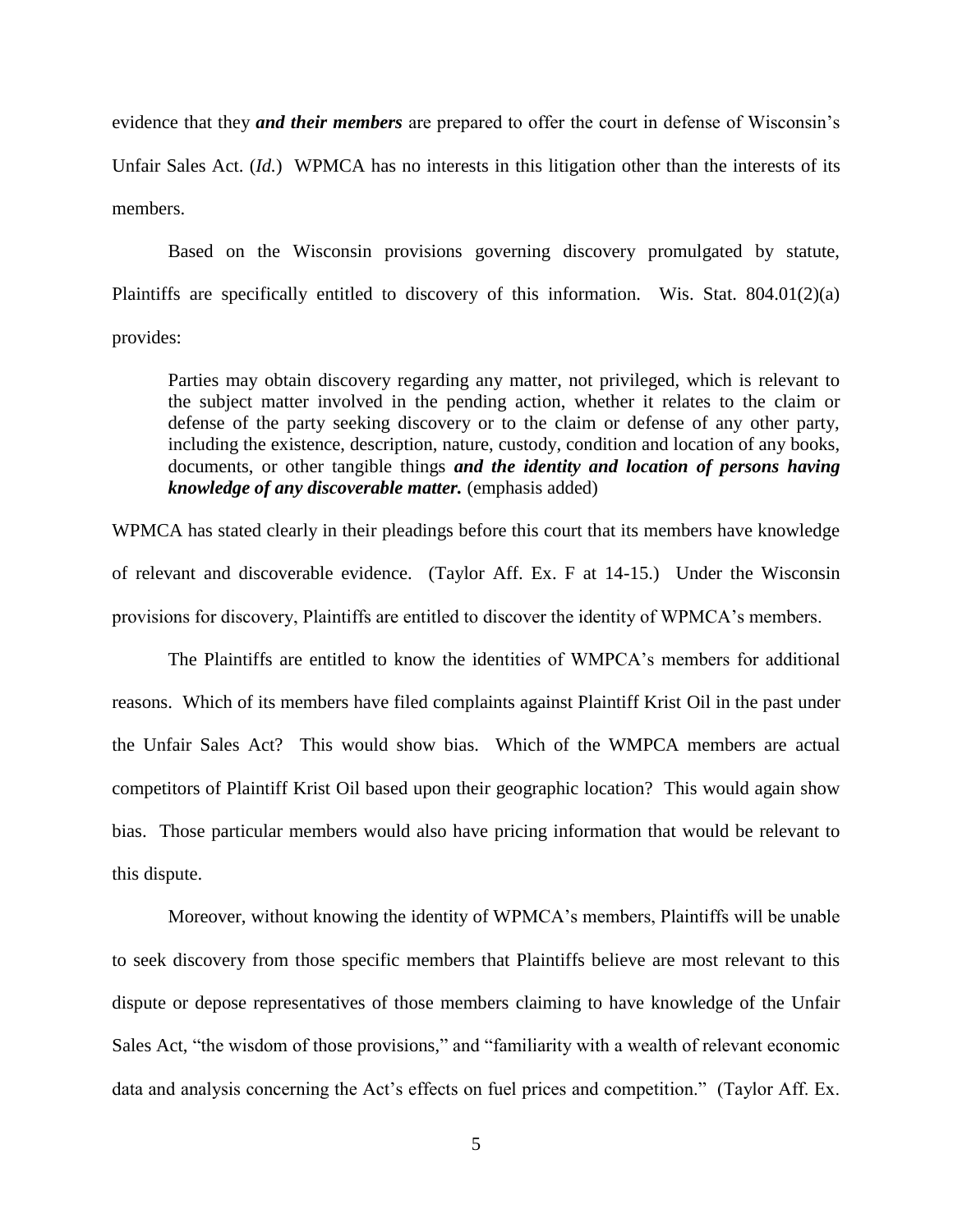F at 14.) WPMCA's desire to shield the identity of their members allows them the advantage of putting forth evidence and knowledge possessed by those members and their representatives without providing Plaintiffs the opportunity to confront them, thus providing Defendants an unfair advantage in this case.

## **III. WPMCA Offers No Reasons Why the Identity of their Members Should be Shielded from the Public**

In their response to Plaintiffs' discovery request for a copy of their membership list, WPMCA stated that "the requested information is proprietary, confidential, and subject to misuse." (Taylor Aff. Ex. B at 4.) WPMCA argues that the confidentiality of the identity of their members is protected by their members' First Amendment right to associate. (Exhibit D (Jeffrey Simmons email dated August 11, 2017).) There is no basis for WPMCA's argument.

The sole case WPMCA offers for the confidentiality they seek for their members is *NAACP v. Alabama ex rel. Patterson*, 357 U.S. 449 (1958). That WMPCA compares itself to the NAACP in Alabama in 1958 is astonishing. In the *NAACP* case the Supreme Court found that there was an "uncontroverted showing that on past occasions revelation of the identity of its rank-and-file members has exposed these members to economic reprisal, loss of employment, threat of physical coercion, and other manifestations of public hostility." *Id.* at 462. WPMCA has offered no evidence that its members have been subjected to similar reprisals from anyone, anywhere, ever.

Cases subsequent to *NAACP* have declined to extend it to disclosure requirements, absent a reasonable probability that disclosure would subject the parties to threats, harassment or reprisals. *See California Pro-Life Council, Inc. v. Randolph*, 507 F.3d 1172, 1189 (9<sup>th</sup> Cir. 2007) (requiring disclosure of names of Plaintiff's contributors based on failure to show threats, harassment or reprisals from Government officials or private parties); *McConnell v. Federal*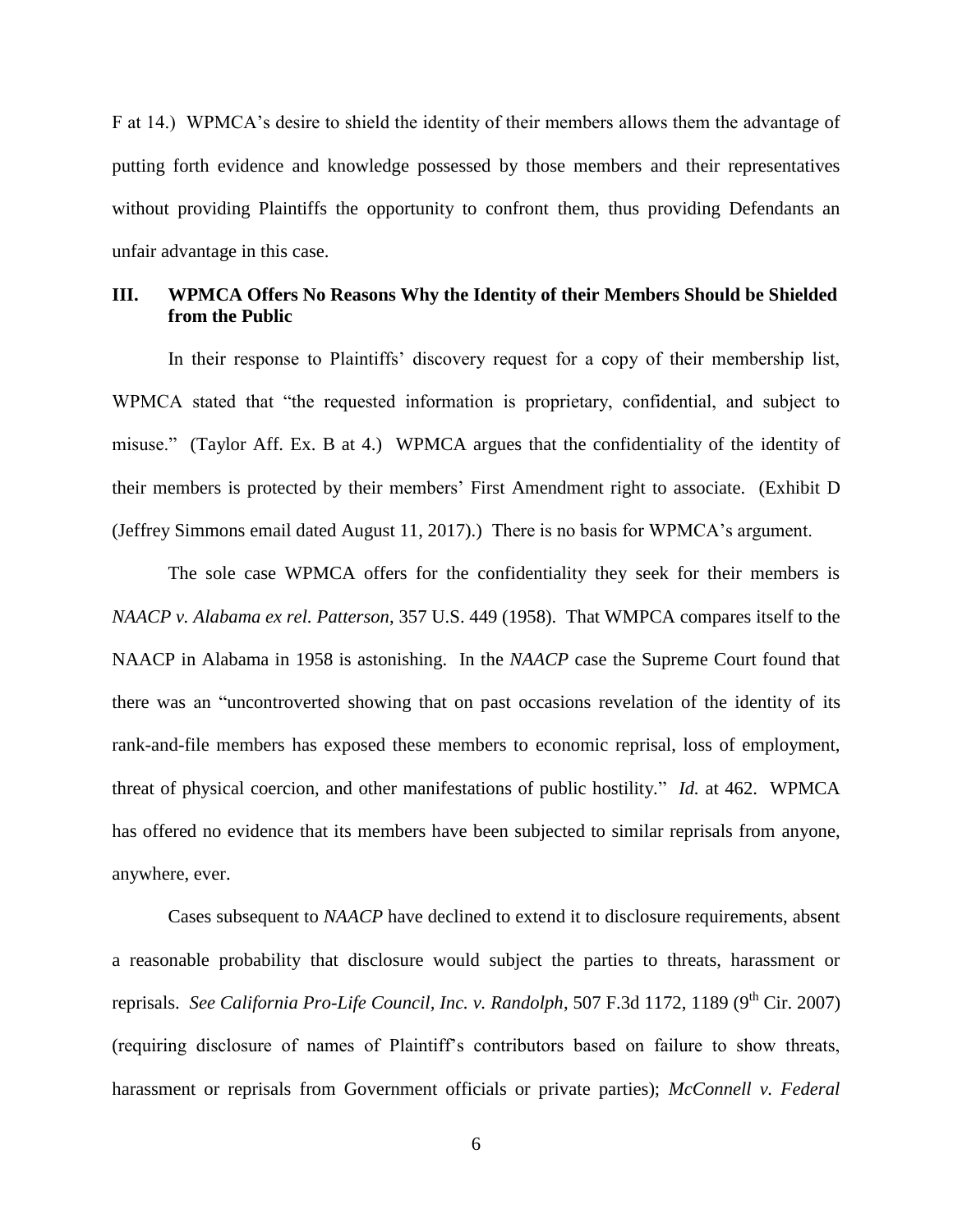*Election Com'n*, 540 U.S. 93, 199 (2003) (upholding disclosure requirements for electioneering communications based on lack of evidence of reasonable probability of harm to any plaintiff group or its members); *Ambassador College v. Geotzke*, 675 F.2d 662, 665 ( $5^{th}$  Cir. 1982) (upholding disclosure of list of persons donating land to church based on relevancy of list and unlikelihood that release of information would chill membership in church); *Doe v. Reed*, 823 F. Supp. 2d 1195, 1212 (W.D. Wash. 2011) (requiring disclosure of signers of referendum petition supporting popular vote on state law extending benefits to same-sex couple, based on lack of likelihood of reprisals from disclosure).

Furthermore, Wisconsin case law is directly against WPMCA on this point. In *Lassa v. Rongstad*, 294 Wis.2d 187, 718 N.W.2d 673, 2006 WI 105 (2006), the Wisconsin Supreme Court addressed a discovery dispute between a candidate for state legislature and a political organization in which the candidate sought discovery of the organization's membership list. The Supreme Court rejected Rongstad's appeal of the circuit court decision compelling discovery, holding that "The circuit court properly rejected Rongstad's assertion of privilege under the balancing test of the *NAACP* line of cases because Rongstad failed to make the required preliminary factual showing to support his assertion." *Id.* at ¶5. The preliminary factual showings required were those "sufficient to demonstrate a reasonable probability of threats, harassment, or reprisals" examples of which included "specific evidence of past or present harassment of members due to their associational ties, or of harassment directed against the organization itself." *Id.* at ¶62 (quoting *Buckley v. Valeo,* 424 U.S. 1 (1976)).

Here, the members of the WMPCA are members of a well-known business association. They typically sell popular brands of gasoline and presumably have loyal customer followings. They are not a discriminated against minority. They are a powerful lobby that has succeeded in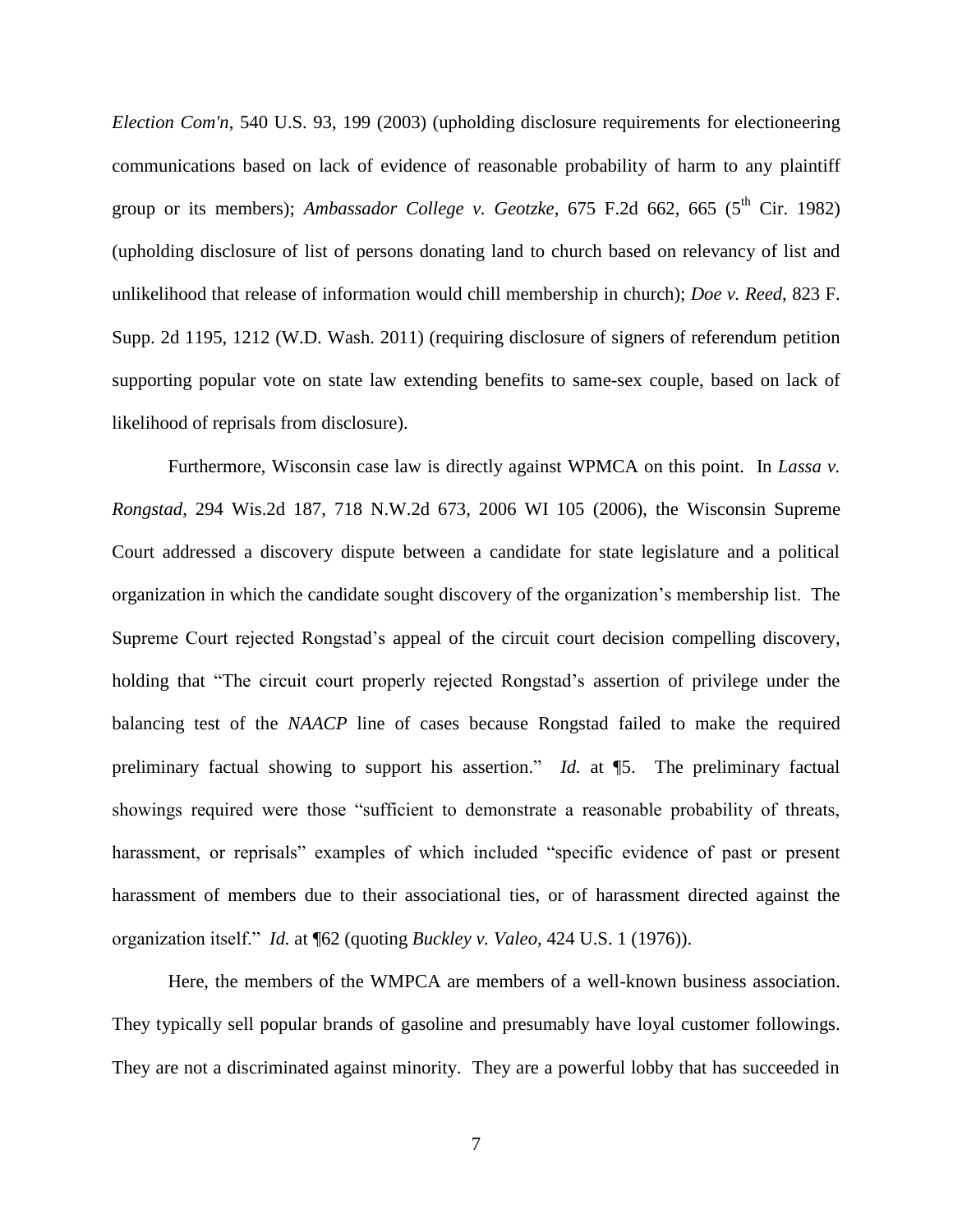keeping the Unfair Sales Act on the books for decades. There is nothing about membership in

the WMPCA that fits within the NAACP paradigm.

What WMPCA would have to show to justify a protective order was laid out in *Rongstad* 

at ¶70 as follows:

*Brown v. Socialist Workers ′74 Campaign Comm.,* 459 U.S. 87, 98–99 (1982) (evidence of threatening phone calls and hate mail, burning of group's literature, destruction of members' property, police harassment, firing of shots at the group's office, and termination of members' employment); *Familias Unidas v. Briscoe,* 619 F.2d 391, 395– 96, 399 ( $5<sup>th</sup>$  Cir.1980) (evidence of previous arrests, letters warning of liability for fines, and other public opprobrium and threats of reprisals); *Wisconsin Socialist Workers 1976 Campaign Comm. v. McCann,* 433 F.Supp. 540, 547–48 (E.D.Wis.1977) (series of affidavits showing potential contributors' reluctance to contribute, specific instances of harassment, and widespread surveillance); *In re Bay Area Citizens Against Lawsuit Abuse,* 982 S.W.2d 371, 376–77 (Tex.1998) (testimonial and other evidence was sufficient when it demonstrated specific instances when individuals opposed to group had boycotted affiliated members or encouraged others to do the same); *Crocker, v. Revolutionary Communist Progressive Labor Party,* 127 Ill.Dec. 572, 533 N.E.2d at 447– 48 (allegations of surveillance, intimidation, job firings, disciplinary actions, and other reprisals were sufficient where the party seeking discovery had position of authority over party asserting privilege). *Id.* at ¶ 70

Absent such evidence WPMCA is not entitled to a protective order of any kind. The Wisconsin courts are open forums and WPMCA has chosen to be involved in this case. WPMCA should be compelled to provide the membership information in response to the Plaintiffs' discovery request.

### **CONCLUSION**

WPMCA has offered no reason why this court should not adhere to the longstanding presumption of openness in judicial proceedings. The members of WPMCA are the real parties in interest in this case, and the parties that will be most affected by the outcome. They are the supporters of Wisconsin's Unfair Sales Act and they are the firms who may be using the law as a